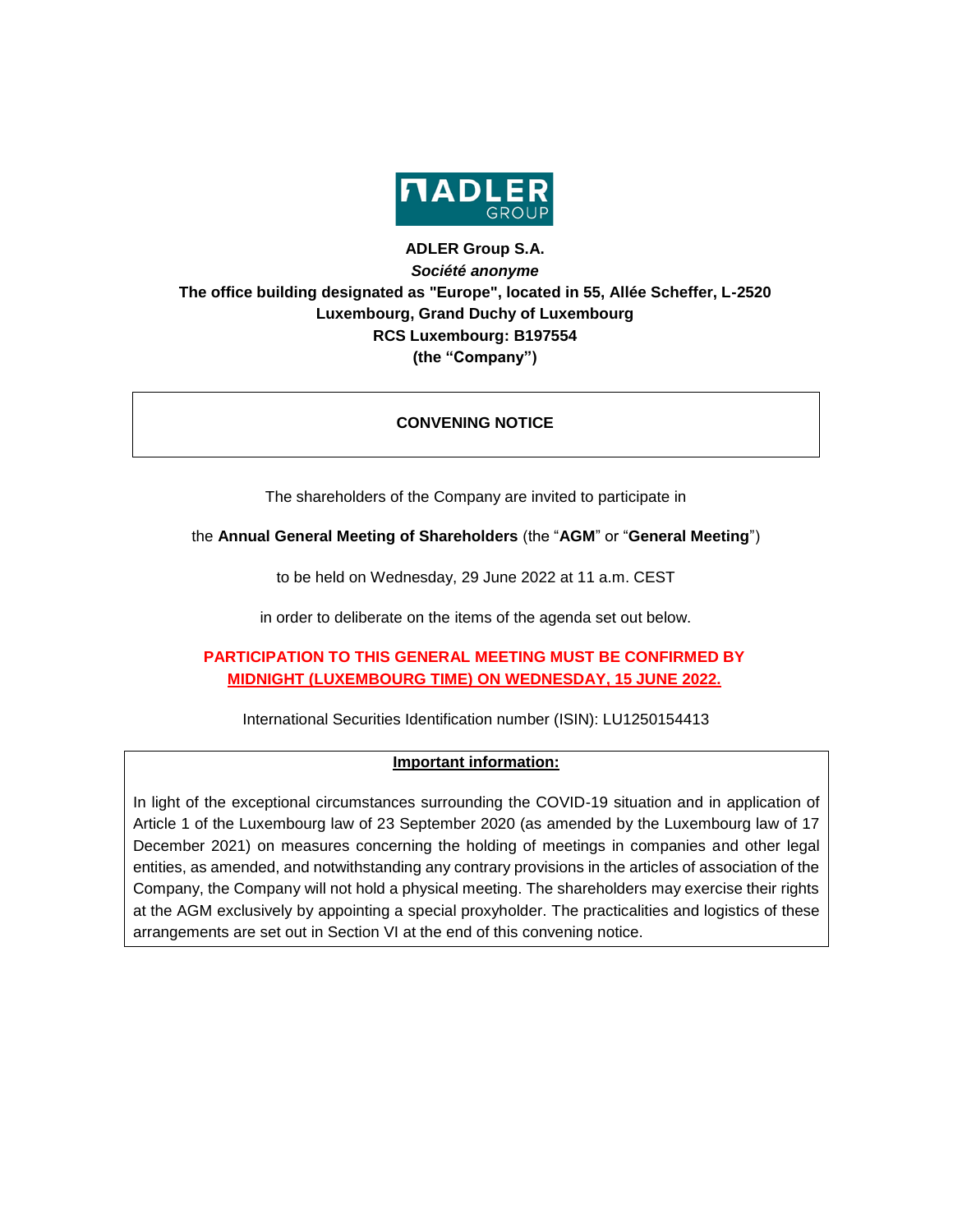### **AGENDA AND PROPOSED RESOLUTIONS OF THE AGM**

**1. Presentation of the special report of the board of directors of the Company (as required pursuant to Article 441-7 of the Luxembourg law of 10 August 1915 on commercial companies, as amended) on any transaction, since the last general meeting of the Company, in respect of which any of the directors declared to have an interest conflicting with that of the Company.**

#### *No resolution required.*

**2. Presentation of (i) the combined management report of the board of directors of the Company in respect of the stand-alone annual financial statements of the Company and the consolidated financial statements of the Company and its group for the financial year ending 31 December 2021, (ii) the report of the independent auditor of the Company, including a disclaimer opinion, in respect of the stand-alone annual financial statements of the Company and its group for the financial year ending 31 December 2021 and (iii) the report of the independent auditor of the Company, including a disclaimer opinion, in respect of the consolidated financial statements of the Company and its group for the financial year ending 31 December 2021.**

#### *No resolution required.*

## **3. Approval of the stand-alone annual financial statements of the Company for the financial year ending 31 December 2021.**

### *Draft resolution (AGM Resolution I)*

The General Meeting, after having reviewed the management report of the board of directors of the Company and the report of the independent auditor of the Company (including a disclaimer opinion), approves the stand-alone annual financial statements for the financial year ending 31 December 2021 in their entirety.

### **4. Approval of the consolidated financial statements of the Company and its group for the financial year ending 31 December 2021.**

### *Draft resolution (AGM Resolution II)*

The General Meeting, after having reviewed the management report of the board of directors of the Company and the report of the independent auditor of the Company (including a disclaimer opinion), approves the consolidated financial statements of the Company and its group for the financial year ending 31 December 2021 in their entirety.

## **5. Approval of the allocation of the statutory financial results for the financial year ending 31 December 2021.**

### *Draft resolution (AGM Resolution III)*

The General Meeting, upon proposal of the board of directors of the Company, resolves to carry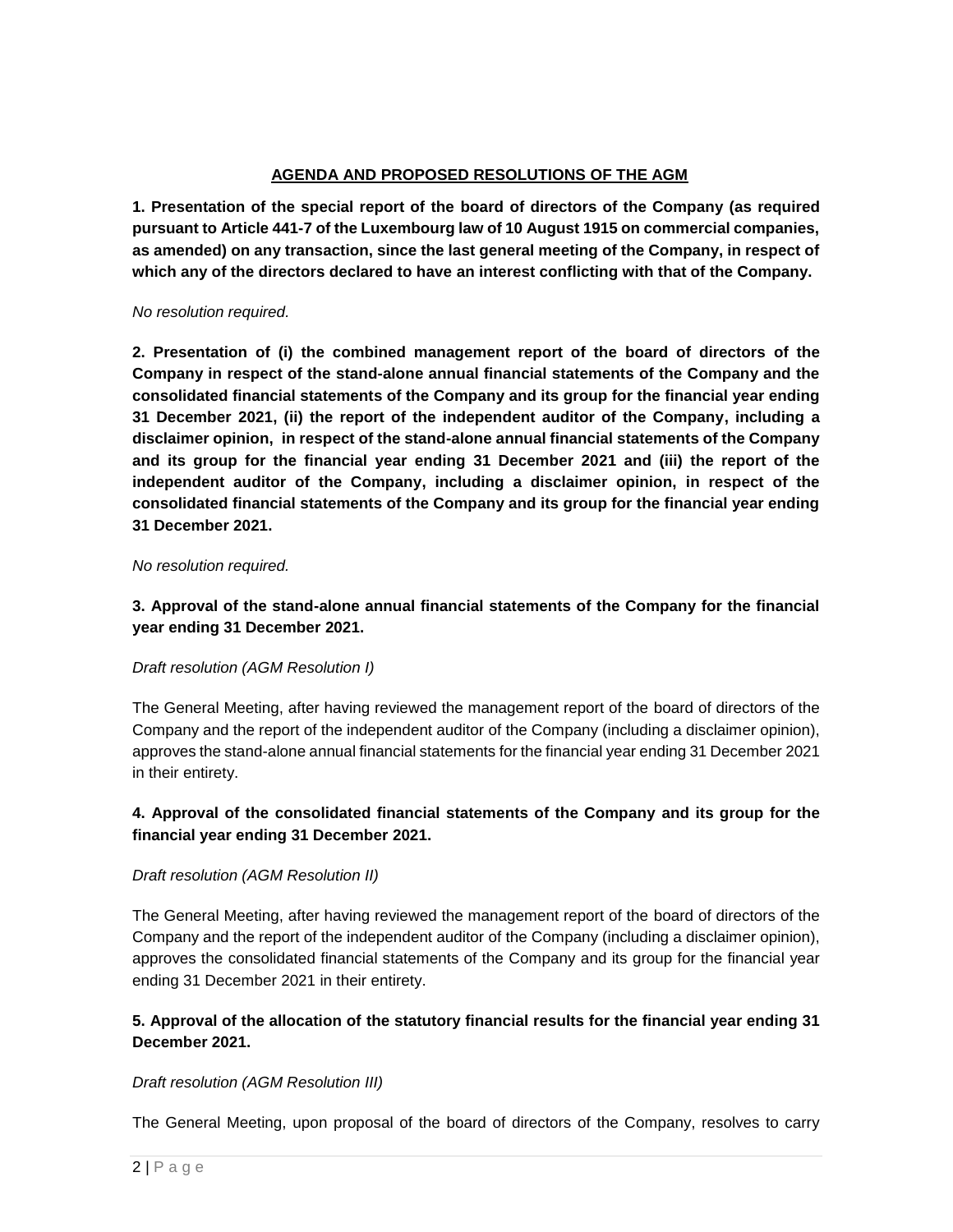forward a loss of EUR 1,835,906,579 according to the stand-alone financial statements of the Company to the next financial year.

**6. Acknowledgement of the resignation of Mr. Thierry Beaudemoulin as director of the Company and re-appointment of Mr. Thierry Beaudemoulin as director of the Company for a period running from the date of this AGM until the annual general meeting to take place in the year 2025 (noting that Mr. Beaudemoulin had submitted his resignation to the Company with effect as of this AGM whilst accepting to stand for re-appointment at this AGM).**

### *Draft resolution (AGM Resolution IV)*

The General Meeting acknowledges the resignation of Mr. Thierry Beaudemoulin as director of the Company with effect as of this AGM and approves the immediate re-appointment of Mr. Thierry Beaudemoulin as director of the Company for a period running from the date of this AGM until the annual general meeting to take place in the year 2025.

**7. Acknowledgement of the resignation of Mr. Thilo Schmid as director of the Company and re-appointment of Mr. Thilo Schmid as director of the Company for a period running from the date of this AGM until the annual general meeting to take place in the year 2025 (noting that Mr. Schmid had submitted his resignation to the Company with effect as of this AGM whilst accepting to stand for re-appointment at this AGM).**

### *Draft resolution (AGM Resolution V)*

The General Meeting acknowledges the resignation of Mr. Thilo Schmid as director of the Company with effect as of this AGM and approves the immediate re-appointment of Mr. Thilo Schmid as director of the Company for a period running from the date of this AGM until the annual general meeting to take place in the year 2025.

**8. Acknowledgement of the resignation of Mr. Thomas Zinnöcker as director of the Company and re-appointment of Mr. Thomas Zinnöcker as director of the Company for a period running from the date of this AGM until the annual general meeting to take place in the year 2025 (noting that Mr. Zinnöcker had submitted his resignation to the Company with effect as of this AGM whilst accepting to stand for re-appointment at this AGM).**

### *Draft resolution (AGM Resolution VI)*

The General Meeting acknowledges the resignation of Mr. Thomas Zinnöcker as director of the Company with effect as of this AGM and approves the immediate re-appointment of Mr. Thomas Zinnöcker as director of the Company for a period running from the date of this AGM until the annual general meeting to take place in the year 2025.

**9. Confirmation of the appointment of Prof. Dr. Artur Stefan Kirsten as a director of the Company who was appointed by co-optation since the last general meeting of shareholders of the Company (for declaratory purposes only), and the appointment of Prof. Dr. Artur Stefan**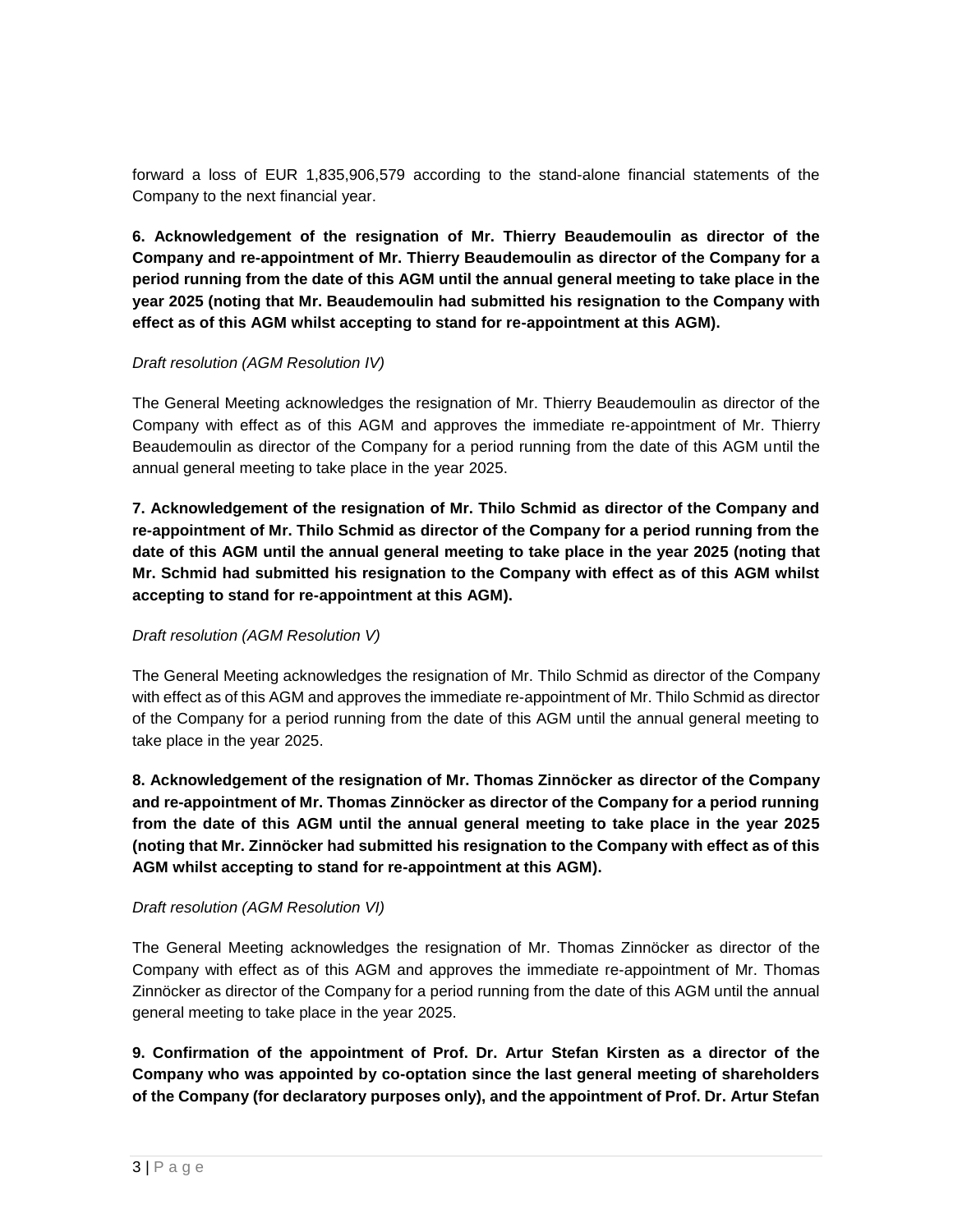## **Kirsten as director of the Company for a period running from the date of this AGM until the annual general meeting to take place in the year 2025.**

### *Draft resolution (AGM Resolution VII)*

The General Meeting resolves (i) for declaratory purposes only, to confirm the appointment of Prof. Dr. Artur Stefan Kirsten as a director of the Company who was appointed by co-optation since the last general meeting of shareholders of the Company, and (ii) to approve the immediate appointment of Prof. Dr. Artur Stefan Kirsten as director of the Company for a period running from the date of this AGM until the annual general meeting of the Company to take place in the year 2025.

### **10. Approval (on an advisory and non-binding basis) of the remuneration report of the Company for the financial year ending 31 December 2021.**

#### *Draft resolution (AGM Resolution VIII)*

The General Meeting approves on an advisory non-binding basis the remuneration report of the Company for the financial year ending 31 December 2021 in its entirety.

\*\*\*\*\*

### **I. AVAILABLE INFORMATION AND DOCUMENTATION**

The following information is available on the Company's website, [https://ir.adler-group.com,](https://ir.adler-group.com/) in the segment "Corporate Governance" *>* "General Meeting" *>* "Annual General Meeting 2022" and at the Company's registered office in Luxembourg as from a date no later than the date of publication of the convening notice in the Luxembourg Official Gazette (*Receuil Electronique des Sociétés et Associations*) and in the Luxembourg newspaper Tageblatt:-

- this convening notice for the AGM (which includes draft resolutions in relation to the above agenda points to be adopted at the AGM);
- the total number of shares and voting rights as at the date of the convening notice;
- the Proxy Form (as defined below)
- the full text of any document to be made available by the Company at the AGM including:-
	- $\circ$  the special report of the board of directors of the Company (as required pursuant to Article 441-7 of the Luxembourg law of 10 August 1915 on commercial companies, as amended);
	- $\circ$  the stand-alone annual financial statements of the Company for the financial year ending 31 December 2021;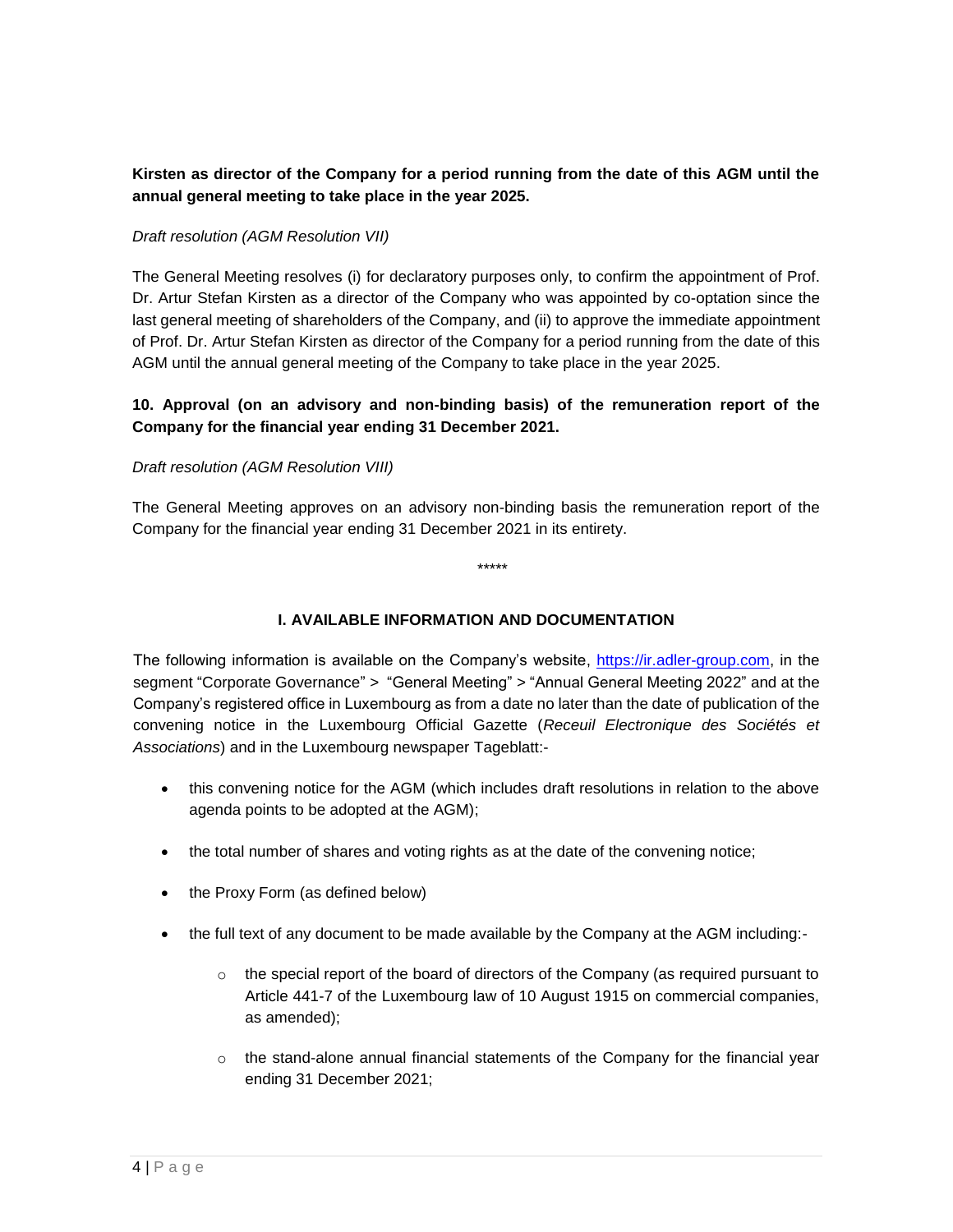- $\circ$  the consolidated financial statements of the Company and its group for the financial year ending 31 December 2021;
- $\circ$  the combined management report of the board of directors of the Company in respect of the stand-alone annual financial statements of the Company and the consolidated financial statements of the Company and its group for the financial year ending 31 December 2021;
- $\circ$  the report of the independent auditor of the Company, including a disclaimer opinion, in respect of the stand-alone annual financial statements of the Company for the financial year ending 31 December 2021;
- $\circ$  the report of the independent auditor of the Company, including a disclaimer opinion, in respect of the consolidated financial statements of the Company and its group for the financial year ending 31 December 2021;
- $\circ$  the remuneration report of the Company for the financial year ending 31 December 2021.

Shareholders may obtain a copy of the full text of any document to be made available by the Company at the AGM and draft resolutions proposed to be adopted by the AGM upon request by post, fax (see contact details in Section VII below) or by e-mail to [agm@linkmarketservices.de](mailto:agm@linkmarketservices.de) to Link Market Services GmbH, in its capacity as mandated agent of the Company ("**Link**").

### **II. QUORUM AND VOTING**

The AGM will validly deliberate on all resolutions on the agenda regardless of the number of shareholders present and of the number of shares represented, and the resolutions relating to these agenda items will be adopted by a simple majority of the votes validly cast by shareholders present or represented. Each share is entitled to one vote.

### **III. ISSUED SHARE CAPITAL, TOTAL NUMBER OF SHARES AND VOTING RIGHTS**

On the date of publication of this convening notice:

- **(i)** the issued share capital of the Company amounts to **EUR 145,712.69**,
- **(ii)** the total number of shares composing the share capital of the Company is **117,510,233 dematerialised shares without a nominal value**; and
- **(iii)** the total number of voting rights attached to the shares composing the share capital of the Company is **117,510,233 voting rights**.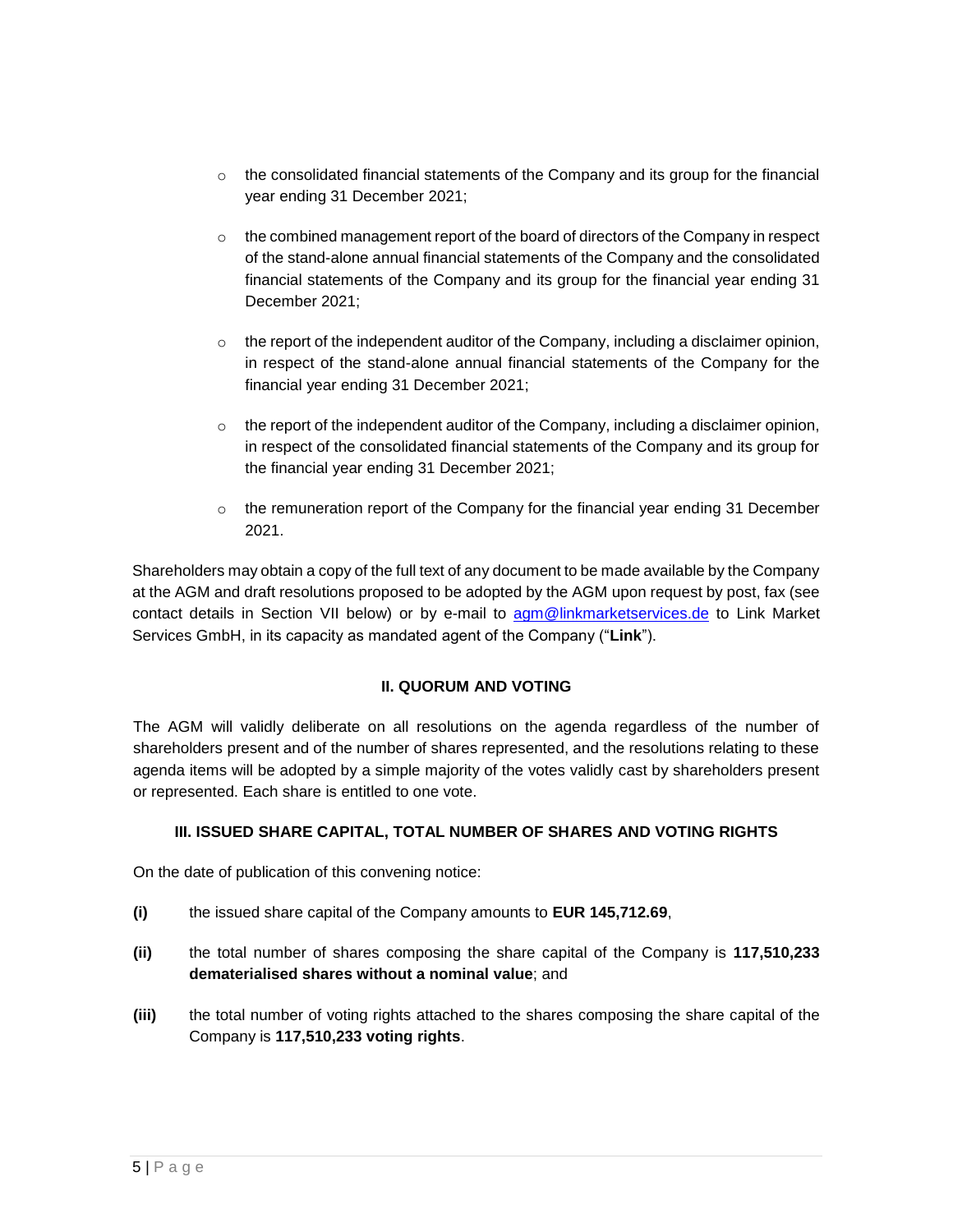# **IV. RIGHT OF SHAREHOLDERS TO ADD ITEMS TO THE AGENDA OR TO TABLE ALTERNATIVE RESOLUTIONS**

Shareholders holding individually or collectively at least 5% of the issued share capital of the Company have the right (a) to add new items on the agenda of the AGM and/or (b) to table draft resolutions regarding items included or to be included in the agenda of the AGM.

Such requests must be in writing and sent to Link by post, fax (see contact details in Section VII below) or by e-mail to [agm@linkmarketservices.de.](mailto:agm@linkmarketservices.de) They must be accompanied by a justification or a draft resolution to be adopted at the AGM. They must also indicate the postal or electronic address at which the Company or Link (as the Company's agent) may acknowledge receipt of these requests. The requests must be accompanied by proof (in the form of a certificate issued by the bank, the custodian, professional securities' depositary or the financial institution where the shares are on deposit) that the shareholder(s) hold the required number of shares on the date of the request (i.e. at least 5%). The new agenda points/draft resolutions will only be considered by the AGM if the requesting shareholder(s) holds the requisite number of shares also on the Record Date (as defined below).

Any such request and accompanying documents from shareholders must be received by Link or the Company (in the manner as described above), not later than the  $22<sup>nd</sup>$  day before the AGM (i.e. not later than Tuesday, 7 June 2022).

The Company or Link, as the Company's agent, shall acknowledge receipt of any such requests within 48 hours of receipt.

The Company shall publish a revised agenda at the latest on the 15<sup>th</sup> day before the AGM (i.e. by Tuesday, 14 June 2022).

## **V. RIGHT TO ASK QUESTIONS**

Every shareholder has the right to ask questions concerning items on the agenda before the AGM. The Company invites shareholders wishing to exercise this right to provide any questions related to items on the agenda of the AGM by e-mail to [agm@linkmarketservices.de](mailto:agm@linkmarketservices.de) at the latest eight (8) days prior to the AGM (i.e. latest on Tuesday, 21 June 2022) together with evidence establishing the holding of shares on the Record Date (as defined below).

The answers to shareholders' questions related to items on the agenda of the AGM (if any) will be consolidated and provided in a compiled Q&A document to be prepared and published by the Company. This Q&A document will be uploaded to the Company's website [\(https://ir.adler](https://ir.adler-group.com/)[group.com,](https://ir.adler-group.com/) in the segment "Corporate Governance" *>* "General Meeting" *>* "Annual General Meeting 2022") sufficiently before the AGM.

The Company will respond to questions on a best efforts basis, subject to the measures, which it may take to ensure the identification of shareholders, the good order of the AGM and its preparation,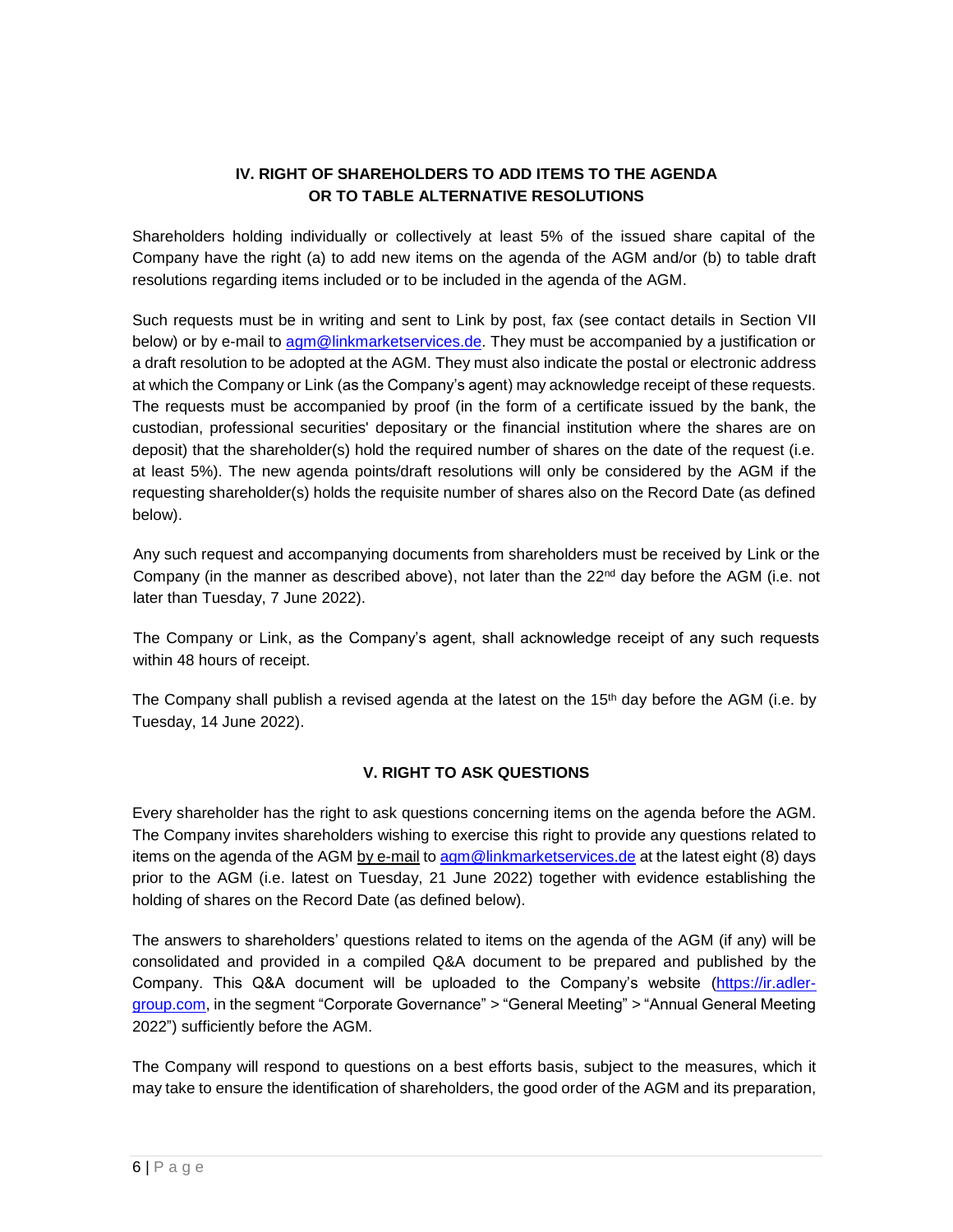the protection of confidentiality and the Company's business interests. The Company may provide one overall answer to questions having the same content.

## **VI. PARTICIPATION TO THE AGM**

The rights of shareholders to participate to the AGM and exercise voting rights are subject to such shareholders being shareholders of the Company at midnight (24:00) Luxembourg time on Wednesday, 15 June 2022 (the "**Record Date**", i.e. the day falling fourteen (14) days before the date of the AGM).

In light of the exceptional circumstances surrounding the COVID-19 situation and in application of Article 1 of the Luxembourg law of 23 September 2020 (as amended by the Luxembourg law of 17 December 2021) on measures concerning the holding of meetings in companies and other legal entities, as amended, and notwithstanding any contrary provisions in the articles of association of the Company, **the Company will not hold a physical meeting. Neither shareholders nor their proxies shall be able to attend the AGM in person.**

**In order to participate in the AGM, a shareholder must:-**

- **(i) indicate his/her/its intention to participate in the AGM by proxy** at the latest **by 24:00 CEST on Wednesday, 15 June 2022, the Record Date (as required by Article 5 (3) law of 24 May 2011 on the exercise of certain rights of shareholders in general meetings of listed companies, as amended).** This confirmation of participation shall be given to Link in writing (by post or fax (see contact details in Section VII below) or by e-mail to [agm@linkmarketservices.de\)](mailto:agm@linkmarketservices.de) by a shareholder directly or someone on its behalf;
- **(ii) procure that a Shareholding Confirmation Certificate is received by Link** at the latest **by midnight (24:00 Luxembourg time) on Friday 24 June 2022**. This "**Shareholding Confirmation Certificate**" must indicate the shareholder's name and the number of Company shares held at midnight, (24:00) Luxembourg time on the Record Date. The Shareholding Confirmation Certificate shall be issued by the bank, the professional securities' depositary or the financial institution where the shares are on deposit. A template form can be downloaded from the Company's website, [https://ir.adler-group.com,](https://ir.adler-group.com/) in the segment "Corporate Governance" *>* "General Meeting" *>* "Annual General Meeting 2022"; and
- **(iii) appoint a proxyholder nominated by the Company by completing and signing a proxy form for the AGM (the "Proxy Form")** and send this Proxy Form to Link at the latest by midnight (24:00 Luxembourg time) **on Friday, 24 June 2022** (together with the Shareholding Confirmation Certificate mentioned above).

The Proxy Form can be downloaded from the Company's website, [https://ir.adler-group.com,](https://ir.adler-group.com/) in the segment "Corporate Governance" *>* "General Meeting" *>* "Annual General Meeting 2022".